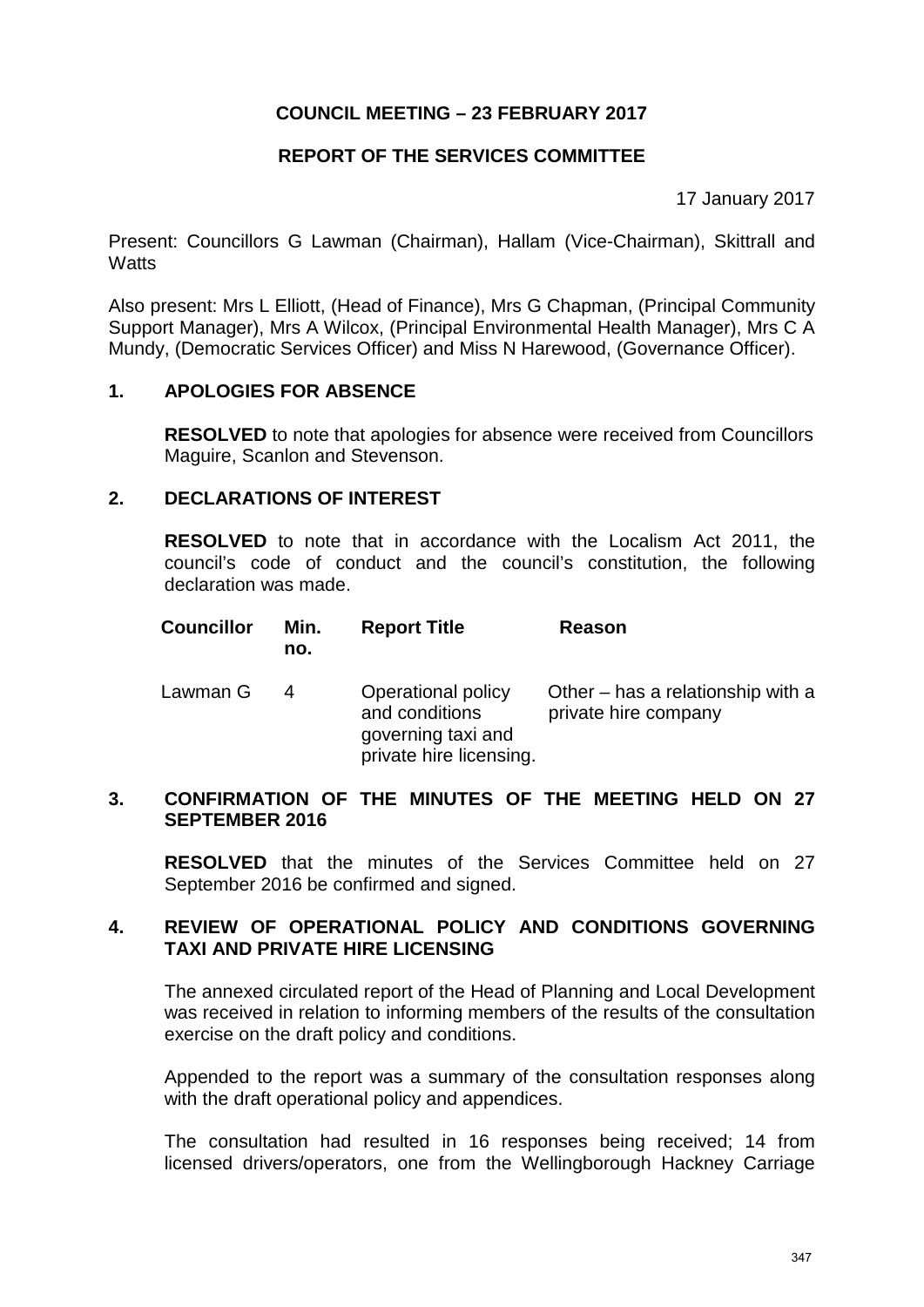Association and one from the office of the Police and Crime Commissioner for Northamptonshire. Particular reference was made to the introduction of the following:

- an Exceptional Vehicle Age Policy;
- the use of CCTV within licensed vehicles;
- medical checks on drivers:
- door signage on vehicles no use of magnetic signage;
- the defined colour of hackney carriage vehicles being mid-yellow:
- wheelchair accessible hackney carriage vehicles and the loading thereof;
- permission for one bluetooth earpiece only.

Members asked questions of the Principal Environmental Health Manager for the purpose of clarity, particularly around the fees charged and discrimination regarding the disabled. She responded to these queries explaining that as a general rule private hire vehicles were cheaper than hackney carriages and that drivers were not allowed to discriminate regarding the disabled and had to fulfil travel requirements. She was also planning training for licence holders on the Disability Act.

Councillor Lawman advised that anyone who was unhappy with the service provided by a taxi driver should report it to the licensing section.

A query was also raised with regard to operator records and whether computerised records could be changed or overwritten and whether the information was 'backed up' and secure, with a suggestion that this could be added to the policy. The Principal Environmental Health Manager confirmed that she would add this provision to the policy.

**RESOLVED** that the updated policy and conditions governing Taxi and Private Hire licensing be implemented from 1 April 2017.

## **5. REVIEW OF ENVIRONMENTAL HEALTH ENFORCEMENT POLICY**

The annexed circulated report of the Head of Planning and Local Development was received to update members on the results of the consultation exercise on the reviewed Environmental Health Enforcement Policy and to seek approval to the updated policy, which was appended to the report.

The report detailed the six week consultation that had taken place between 14 October 2016 and 25 November 2016. No responses had been received to the consultation and it was therefore proposed that the policy be adopted.

**RESOLVED** that the Environmental Health Service Enforcement Policy be approved.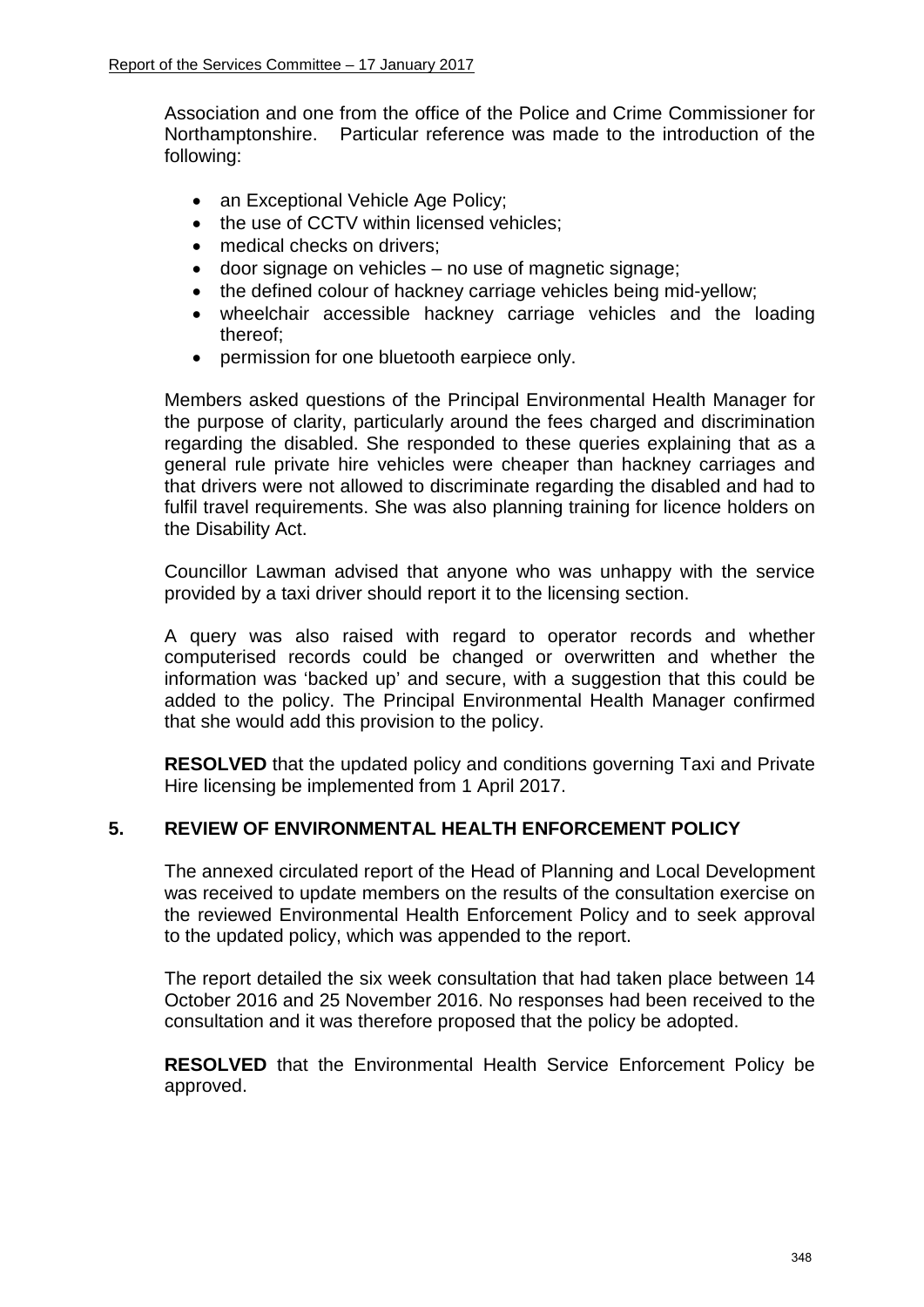# **6. PUBLIC SPACES PROTECTION ORDER (PSPO)**

The annexed circulated report of the Head of Finance was received to seek approval to consult on the terms of a potential Public Spaces Protection Order (PSPO).

The proposed provisions of the PSPO were appended to the report.

The original Designated Public Protection Order had been introduced in 2009 to cover the town centre and adjacent street and had allowed police officers to confiscate alcohol if anti-social behaviour was being caused by the effects of alcohol consumption. This order would lapse in October 2017 following the introduction of the Anti-Social Behaviour Crime and Policing Act which had come into force in 2014. This Act gives the power to replace the DPPO with a PSPO which are designed to stop individuals or groups of people committing ASB in a public place. Restrictions could be placed on an area where activities had a detrimental effect on the quality of life of local people. Evidence would be needed to support any measures introduced.

The dog control orders would also lapse but would automatically convert to PSPOs, but the scope of the orders would also need reviewing.

It was also suggested that the consultation should include reference to the policing of unauthorised parking. The chairman informed the meeting that the Parking Working Group would be discussing this issue.

It was proposed that a consultation be carried out on the PSPO area, which mirrors the current town centre boundaries and the provisions relating to the management of dogs, though other interested parties, such as parish councils would be consulted. The consultation would be for a period of six weeks starting at the beginning of February and running until mid-March.

## **RESOLVED** that:

- (i) a consultation be carried out by officers regarding the introduction of a Public Spaces Protection Order;
- (ii) a further report be received later in the year to consider whether to implement a Public Spaces Protection Order and, if so, what particular provisions any proposed order should include, taking into account the responses to the consultation.

Chairman

The meeting concluded at 7.40pm.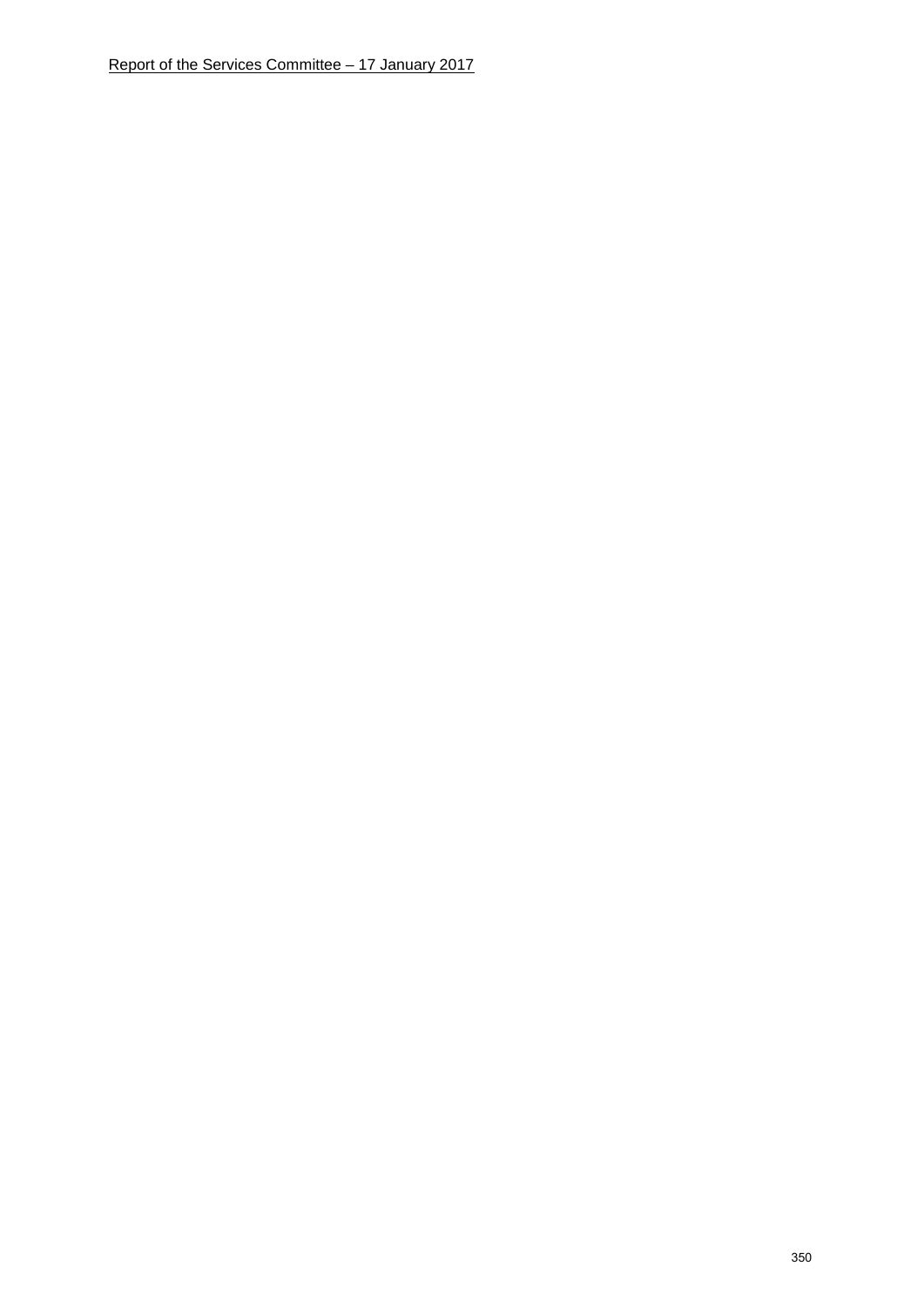# **REPORT OF THE DEVELOPMENT COMMITTEE**

30 January 2017

Present: Councillors Carr (Chairman), Skittrall (Vice-Chairman), Anslow, Bailey, Beirne, Bone, Ekins, Emerson, L Lawman, Maguire, Partridge-Underwood, Walia, V Waters and Watts.

Also present: Miss J Thomas, (Head of Planning and Local Development), Mrs V Phillipson, (Principal Policy and Regeneration Manager), Mrs S Bateman, (Senior Planning Officer) and Mrs C A Mundy, (Democratic Services Officer).

(Councillors Griffiths and G Lawman attended as observers.)

## **1. APOLOGIES FOR ABSENCE**

**RESOLVED** to note that an apology for absence was received from Councillor Harrington.

### **2**. **DECLARATIONS OF INTEREST**

There were no declarations made.

### **3. CONFIRMATION OF THE MINUTES OF THE DEVELOPMENT COMMITTEE HELD ON 5 DECEMBER 2016.**

**RESOLVED** that the minutes of the Development Committee of 5 December 2016 be approved.

## **4. LOCAL DEVELOPMENT SCHEME REVIEW**

The annexed circulated report of the Head of Planning and Local Development was received to seek approval of the reviewed Local Development Scheme (LDS) for the Plan for the Borough of Wellingborough (PBW).

The report detailed the requirement for a planning authority to publish the local development scheme on its website. This would inform the public of the documents that were being prepared as part of the local plan along with the date of their production. The original LDS had been produced in April 2016 and the reviewed document was appended to the report.

The report also detailed the completed stages of the PBW along with the next stages in the process.

A councillor referred to the consultation that was expected to take place following the June 2017 Development Committee meeting and expressed concern that the proposed six week consultation period was insufficient. The Senior Planning Officer explained that this six week period complied with the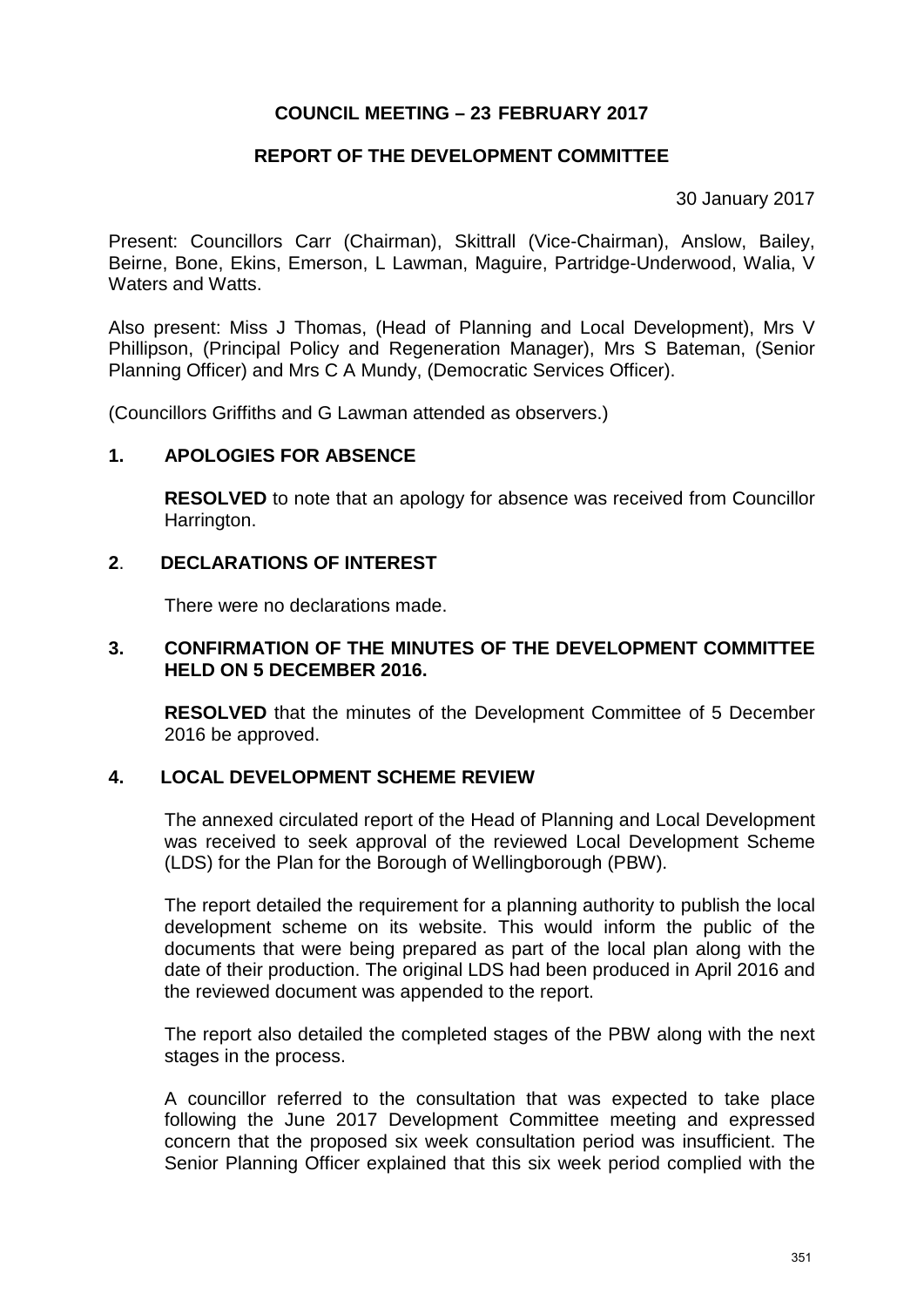regulations and that this consultation related to the technical consultation stage which was unlikely to attract much comment from the general public.

A query was also raised regarding the position of Programme Officer and whether this was a new post that was specific to the local plan.

The Senior Planning Officer responded explaining that the Programme Officer was a set role to assist the Planning Inspectorate, and was a temporary position which would be a mix of part-time and full-time.

**RESOLVED** that the Local Development Scheme (January 2017 review) be approved for publication on the council's website.

# **5. MEARS ASHBY VILLAGE DESIGN STATEMENT SUPPLEMENTARY PLANNING DOCUMENT**

The annexed circulated report of the Head of Planning and Local Development was received in relation to the adoption of the Mears Ashby Village Design Statement (VDS) as a Supplementary Planning Document (SPD).

A formal consultation on the Village Design Statement had taken place between the 17 November 2016 and 30 December 2016. Comments had been received from the Environment Agency, Historic England and Natural England and were appended to the report. The comments had been considered and a decision taken not to make any changes to the VDS other than to correct typographical errors. The Senior Planning Officer confirmed that she was now in receipt of an updated copy of the statement with all minor errors corrected.

**R1 RECOMMENDED** that the Mears Ashby Village Design Statement be adopted as a Supplementary Planning Document.

Chairman

The meeting concluded at 7.08pm.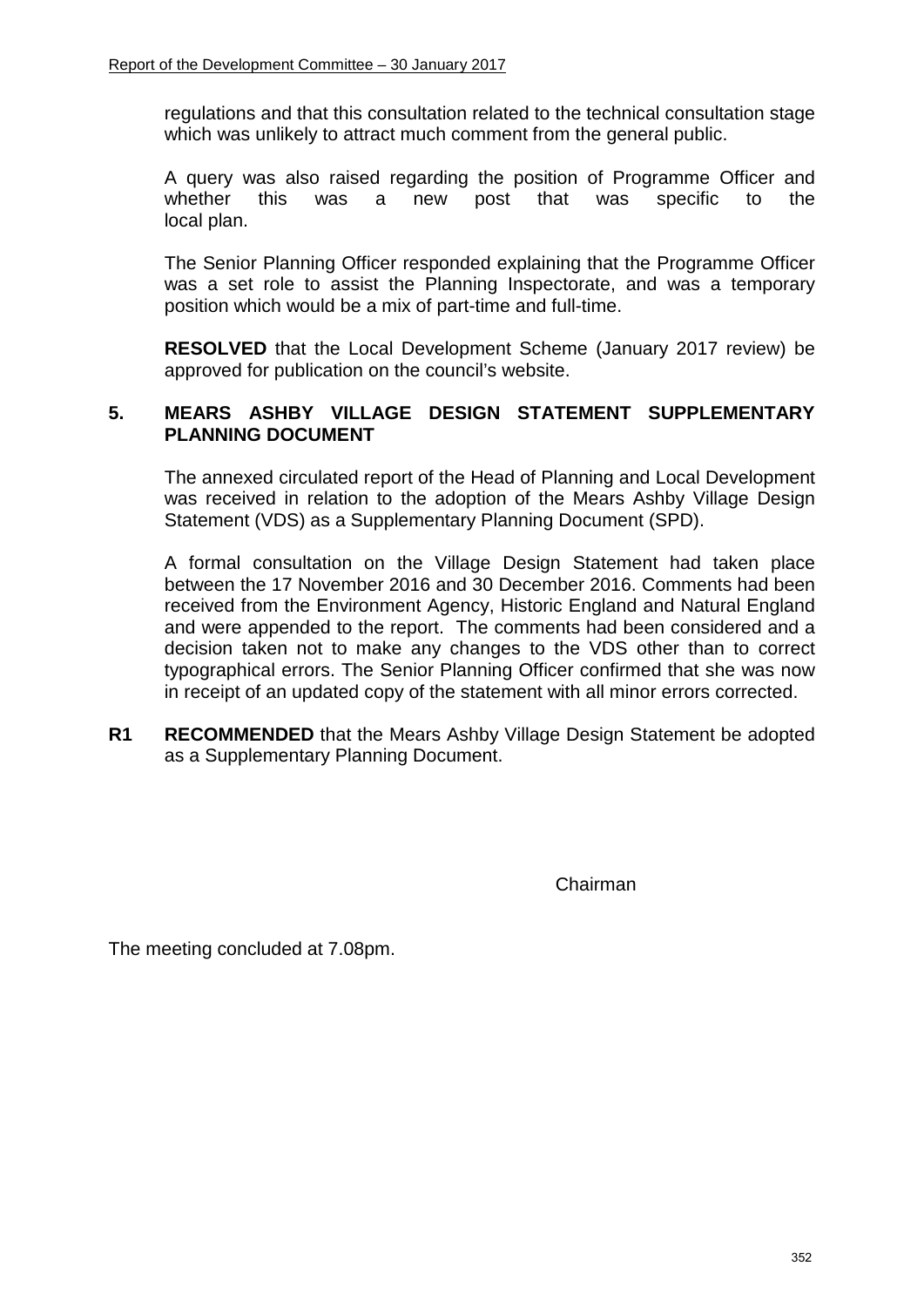# **REPORT OF THE RESOURCES COMMITTEE**

1 February 2017

Present: Councillors Griffiths (Chairman), Partridge-Underwood (Vice-Chairman), Carr, Emerson, Francis, Graves, Gough, Hallam, Henley, G Lawman, L Lawman, Morrall, Scarborough, Simmons and Ward.

Also present: Mr J T Campbell, (Chief Executive), Mrs L Elliott, (Head of Finance), Mrs B Gamble, (Head of Resources), Miss J Thomas, (Head of Planning and Local Development), Miss S Lyons, (Solicitor/Monitoring Officer, District Law), Mrs S Knowles, (Principal Finance Manager), Mr N Robinson, (Principal Revenue and Benefits Manager), Mr R Watson, (Senior Revenue Officer) and Mrs C A Mundy, (Democratic Services Officer).

(Councillor Allebone (for part of the meeting) and Councillor Skittrall attended as observers.)

### **1. APOLOGIES**

There were no apologies.

### **2. DECLARATIONS OF INTEREST**

**RESOLVED** to note that in accordance with the Localism Act 2011, the council's code of conduct and the council's constitution, no declarations were made.

### **3. CONFIRMATION OF THE MINUTES OF THE RESOURCES COMMITTEE MEETING HELD ON 7 DECEMBER 2017**

**RESOLVED** that the minutes of the Resources Committee held on 7 December 2016, be confirmed and signed.

### **4. PAY POLICY STATEMENT 2017/18**

The annexed circulated report of the Head of Resources was received in relation to the council's Pay Policy Statement which, under the Localism Act 2011, had to be published on 1 April 2017.

The draft Pay Policy Statement was appended to the report. The statement referred to all aspects of remuneration and gave background information on arrangements for all officers

**R1 RECOMMENDED** that the Pay Policy Statement 2017/18 be approved for publication.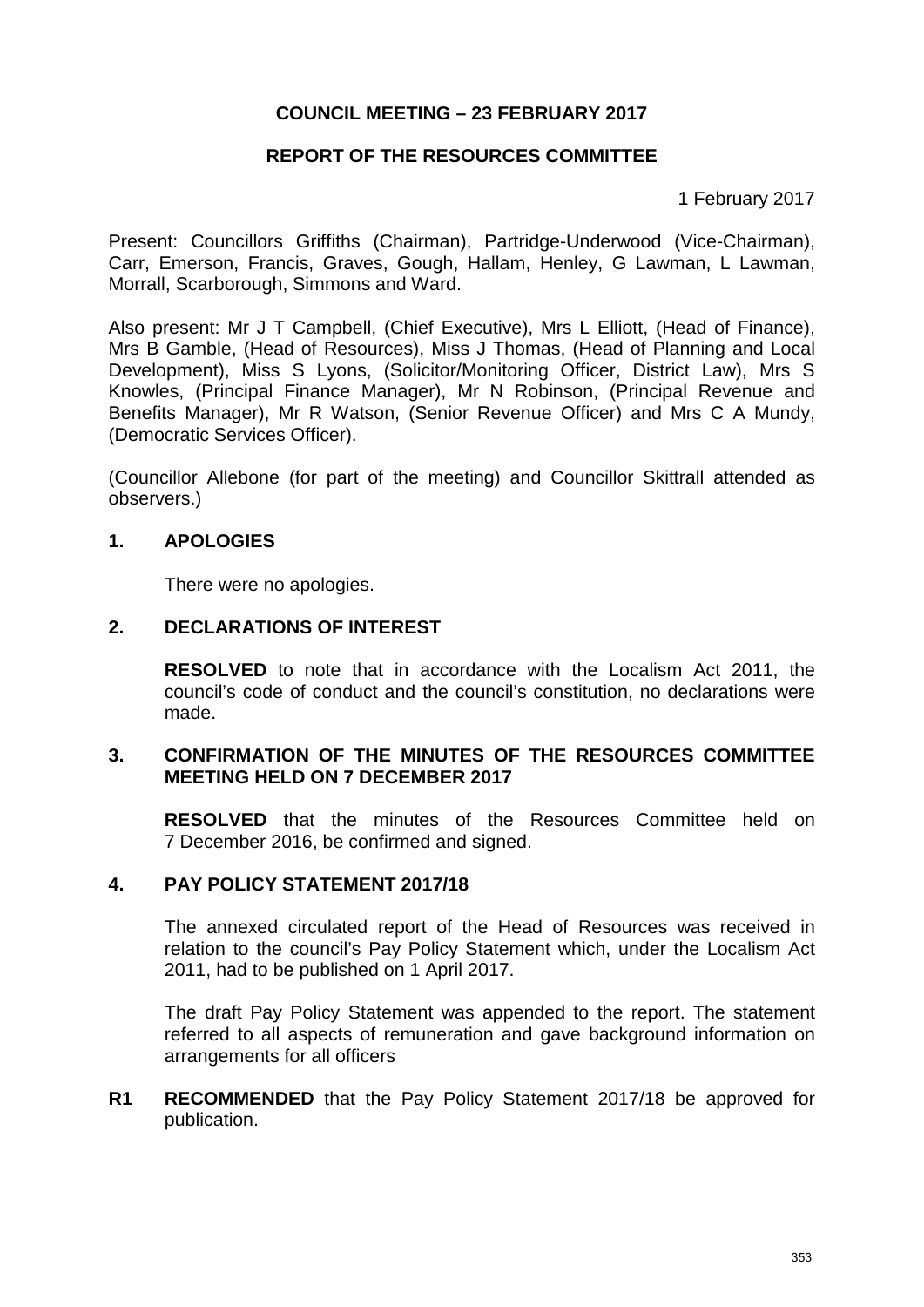## **5. CAPITAL PROGRAMME MEDIUM TERM FINANCIAL PLAN**

The annexed circulated report of the Head of Finance was received in relation to the capital financing available to the council for the medium term along with a proposed list of capital schemes.

The report referred to the capital member review meeting held on 5 January 2017 which had reviewed the public realm schemes, most of these schemes had been deleted with two schemes being transferred to appendix B schemes awaiting further information. The working group had also recommended that the capital strategy be updated to enable the community grants project to commence. The report also detailed the process for new capital schemes. Also appended to the report was a summary of capital resources.

A member asked if the Section 106 funding referred to at Appendix A had to be returned if not spent during a particular timescale. The Principal Finance Manager clarified that the monies were committed and therefore did not need to be returned.

Clarification was sought on the following:

- what the assets for sale referred to;
- the asset held for sale:
- other anticipated receipts and whether this referred to Wellingborough North.

The Principal Finance Manager confirmed that assets for sale was an estimate of income expected from the sale of capital assets; the asset held for sale related to the site at Lea Way. The other anticipated receipts did include Wellingborough North but it was not anticipated that this would be received this financial year.

Clarification was also sought on the balance of available funding and whether this was £23m or £18m. The Principal Finance Manager confirmed that the sum of £23m included the sum of £5m retained to maintain the minimum level of reserves balance.

Queries were also raised about the capital community funding availability and the amount that would be available to bid for.

The Head of Finance informed the meeting that this had been discussed by the working group and she was currently working on establishing a process to present to this committee in March. The working group would meet in early April to set priorities.

Some councillors expressed their concern over the process and the delays in spending and allocating capital funds particularly to community groups. The chairman considered that the system, as agreed, should continue with a review after six months.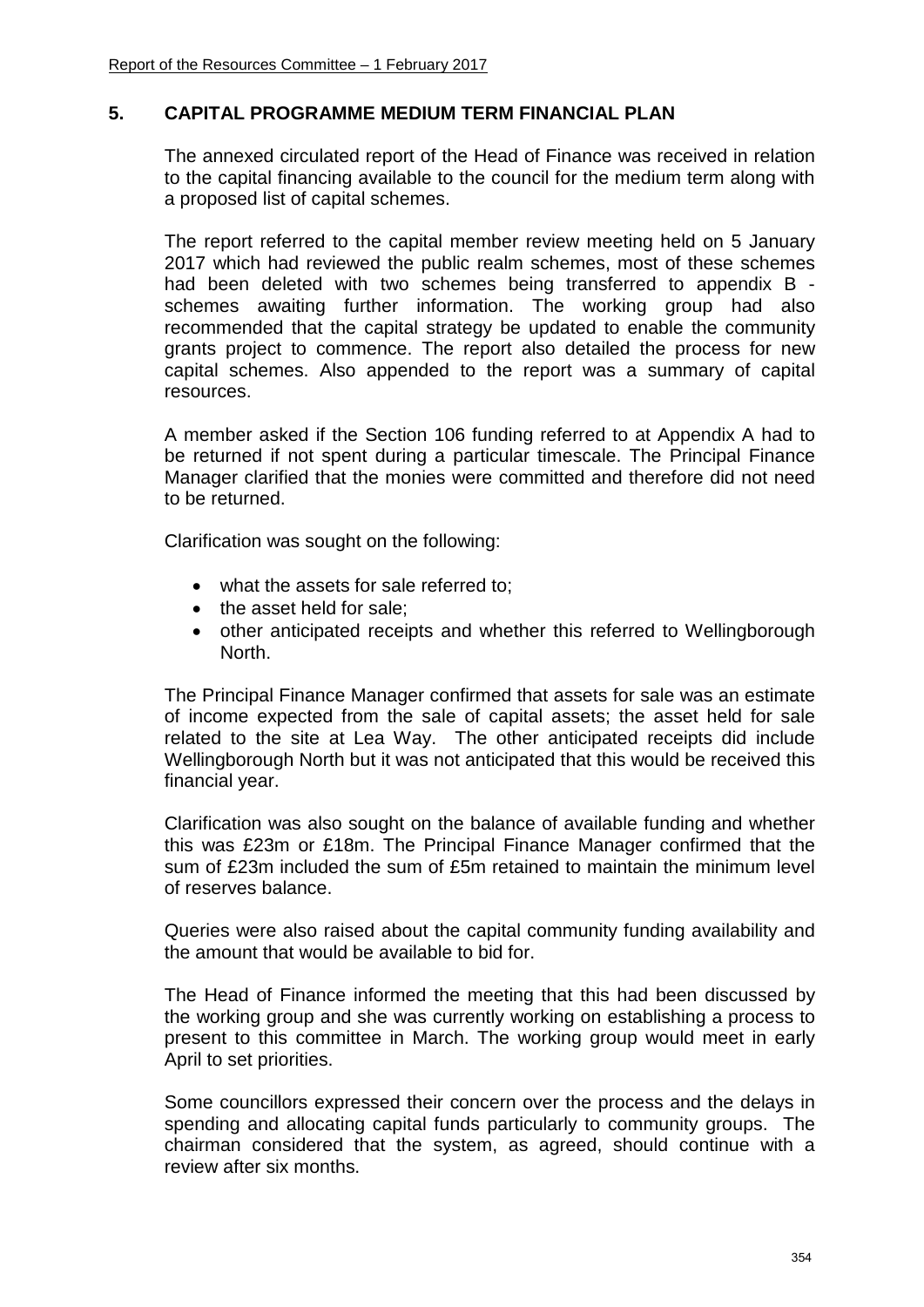Confirmation was sought over when funding, in relation to Wellingborough North, may be expected.

The Head of Finance informed councillors that work in relation to the section 106 monies was ongoing with the developers and it was hopeful that once concluded funding may be available during the next financial year.

## **R2 RECOMMENDED** that:

- (i) approval be given to the capital funding being made available for the financial years 2017-18 to 2021-22 as detailed in appendix A to the report;
- (ii) the list of capital schemes awaiting information, as shown in appendix B to the report, be approved, in principle, to enable schemes to be released into the capital programme at a later date, in line with the council decision making policy, as soon as the information to progress the scheme is received.

### **6. REVENUE BUDGET 2917-18 AND THE MEDIUM TERM FINANCIAL STRATEGY PROJECTIONS**

The annexed circulated report and tabled amended report of the Head of Finance was received to provide members with detailed proposals for the revenue budget for 2017-18 and to give an updated forecast of the projected position for the subsequent financial years.

The report also included a proposal regarding council tax for 2017-18 in line with the draft budget position previously presented at the Resources Committee meeting on 7 December 2016 for consultation along with a recommendation for future council tax increases.

Appended to the report were the following:

- 2017-18 Budget Analysis;
- Pressures and savings included as part of the 2017-18 budget;
- Medium term financial projections 2017-18 to 2020-21;
- Budget 2017-18 consultation response analysis;
- Fees and charges schedule;
- Section 25 report.

The report detailed the continuing challenges facing local government and the need for prudency. The report detailed the savings for 2017-18 that were required amounting to approximately £1,070k. Efficiencies had already been made in many areas and reserves would need to be used to fund the revenue budget.

The public had been consulted on the budget proposed for 2017-18 and the responses were detailed at appendix four to the report. The proposed budget for 2017-18, considered the medium term financial positon and included the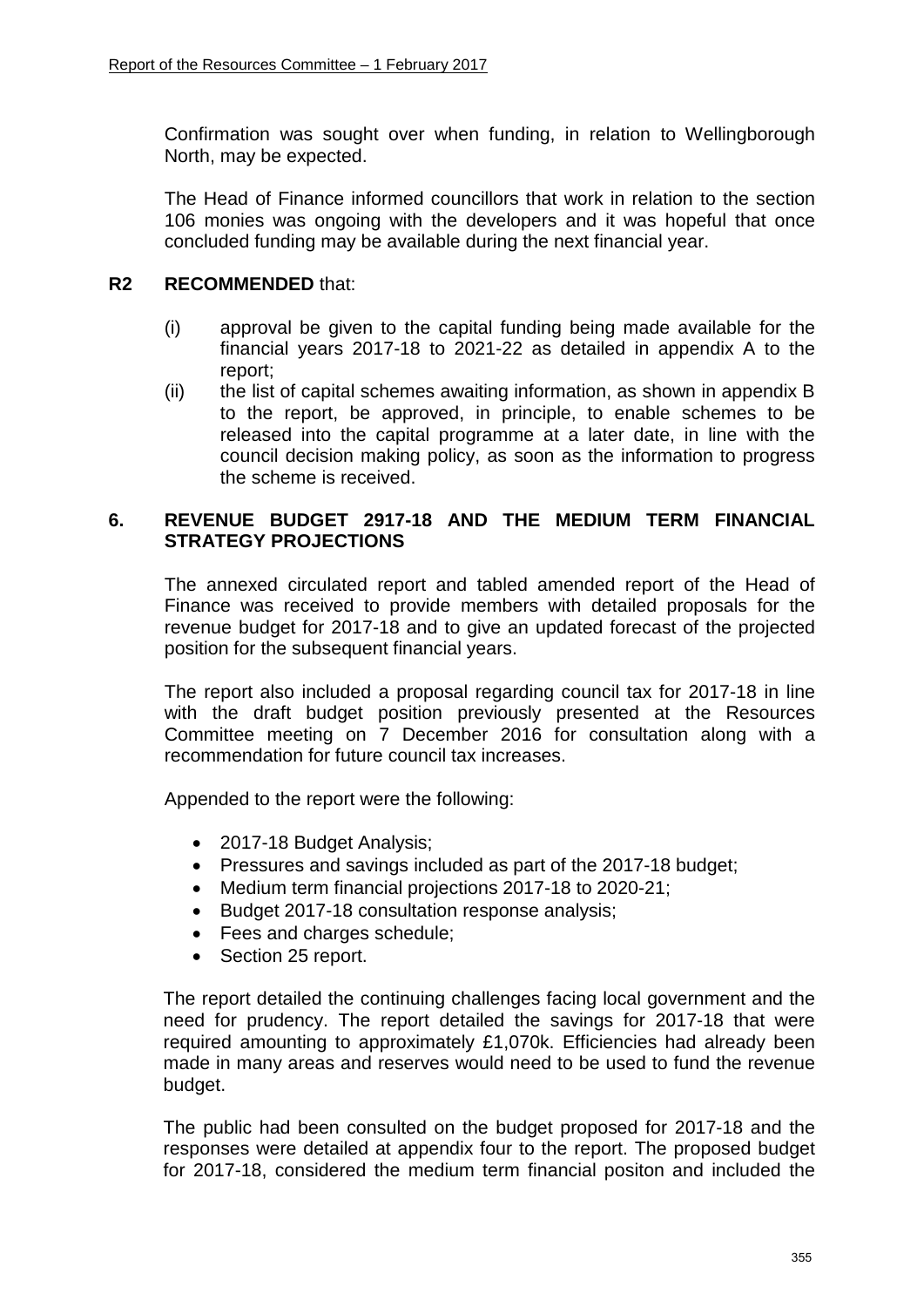proposed council tax for the borough council and a recommendation for future council tax increases.

The council had accepted the government's offer of a four year settlement covering the period 2016-17 to 2019-20 and the total provisional funding, comprising of Business Rates Retention Scheme (BRRS) and Revenue Support Grant (RSG) was shown in the report.

Reference was made to the changes to the New Homes Bonus scheme and the introduction of the national baseline for housing growth of 0.4% which would impact on funding. This was reflected in appendix three of the report.

The report also detailed the medium term financial projections and the need to save around £1,070k in 2017-18, rising to £1.6m per annum by 2020-21; a total of £4.1m over four years. This amount would need to be met from reserves if savings had not been identified. The report detailed the current level of general fund reserves and the minimum level of reserves. The level of general fund reserves would be insufficient to create a balanced budget over the four year period, in accordance with the council's reserves policy.

Savings proposals and budget additions were also detailed in the report. Changes to service delivery and quality would need to be further developed and consulted upon.

The report detailed the proposed increases to council tax, as recommended by the Section 151 officer, for the next four years which represented the current maximum increases allowable before a referendum was required.

The economic outlook was also referred to with the expectation that the uncertainty of the post-Brexit era would be reflected in inflation over the next three years.

Reference was also made to the budget for 2017-18 and the budget forecasts for 2018-19 to 2020-21 and these were detailed further in appendix one and appendix three respectively.

The general fund balance for the current financial year indicated that the general fund balance at 31 March 2017 would be £3.9m, which was considered to be prudent, giving the reliance on reserves to balance the current budget.

The report detailed the collection fund deficit and council tax in relation to a Band D property for 2016-17 and 2017-18.

Reference was made to the Business Rates Retention Scheme and the changes that would be expected to this in 2020-21 to encourage business growth.

Details of the budget consultation that had taken place were appended to the report along with the Chief Finance officer's statement.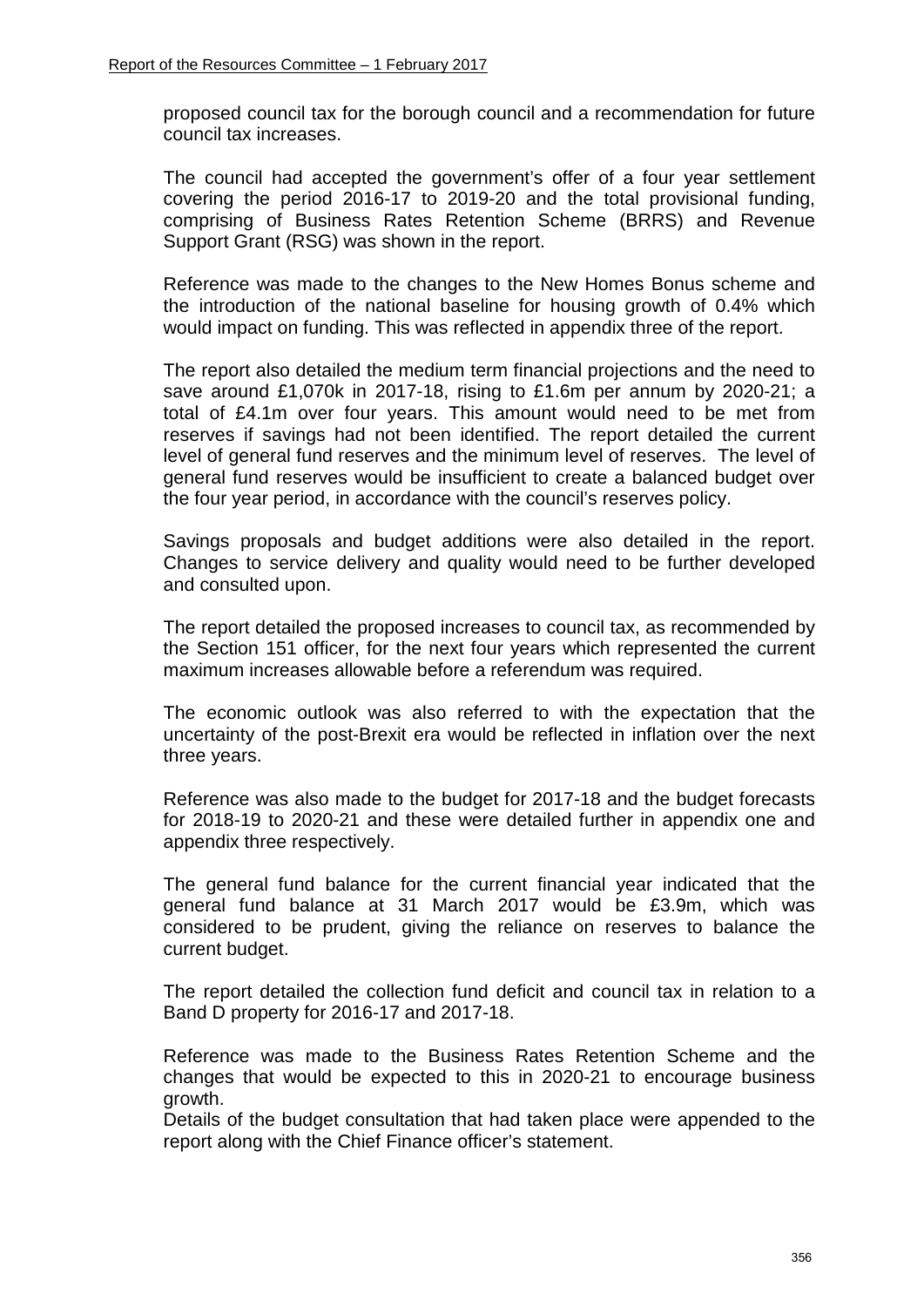The report also referred to the appointment of external auditors and the option to 'opt-in' to the national sector led appointment thereof.

Members referred to appendix three and asked questions of officers in relation to the Crematorium, Croyland Hall and Abbey, Business Rates, fees and charges and the costs of delivering services and invest to save projects.

The Head of Finance responded to the queries and confirmed that her statement as appended to the report was a prudent view. She would be able to provide some documentation in regard to service areas and the fees and charges and whether these balanced themselves out or not.

A member commented that the results of the consultation process did not reflect the ethnicity of the borough. The Head of Finance confirmed that efforts had been made to get more people involved in our consultations and that we used Survey Monkey, there had been an increase in responses this year. She would consider various alternative options for future consultations.

# **R3 RECOMMENDED** that approval be given:

- (i) to an increase in the council's average Band D council tax in 2017-18 of £5 (4.96%), as allowed within the referendum levels announced;
- (ii) to the following increases in the council's Band D council tax in 2018-19 to 2020-21, subject to meeting referendum criteria:
	- (a) 2018-19: £5.00 (4.73%);
	- (b) 2019-20: £5.00 (4.52%);
	- (c) 2020-21: £2.30 (1.99%);
- (iii) for funding from reserves, in principle, should this be required following a decision of a future Services Committee (in relation to the operation of Wollaston HWRC within 2017-18);
- (iv) to the revenue budget for 2017-18, as detailed at appendix one of the report, and the financial plan, as detailed at appendix three of the report;
- (v) to the fees and charges schedule 2017-18;
- (vi) to 'opt in' to the national sector led appointment of external auditors as detailed in the Audit Committee report of 13 September 2016 and as outlined in section 13 of the report.

# **7. COUNTER FRAUD AND CORRUPTION STRATEGY**

The annexed circulated report of the Head of Finance was received in relation to the Counter Fraud and Corruption Strategy which was appended to the report.

The key elements of the strategy and were to acknowledge and understand fraud risks, prevent and detect more fraud, and pursue fraudsters by punishing and recovering losses.

A member asked if details regarding the use of the Regulation of Investigatory Powers (RIPA) would be reported to committee. The Principal Revenue and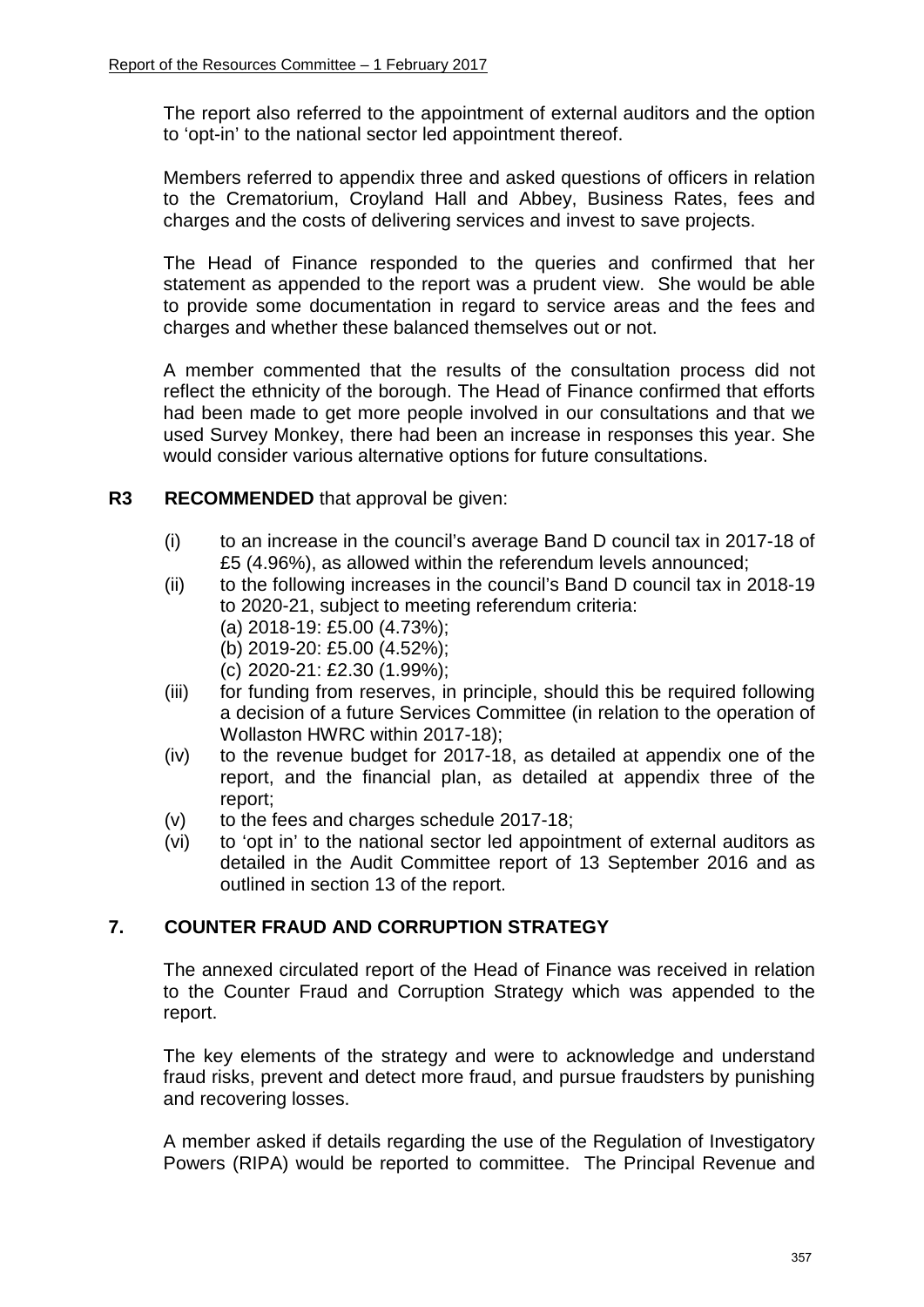Benefits Manager responded and confirmed that there had been no use of the powers but that he would provide a members briefing note in this regard.

**RESOLVED** that the Counter Fraud and Corruption Strategy, as appended to the report, be adopted.

# **8. IRRECOVERABLE COUNCIL TAX, HOUSING BENEFIT OVERPAYMENTS, NON-DOMESTIC RATES AND SUNDRY DEBTS**

The annexed circulated report and exempt appendix of the Head of Finance was received in relation to the write off of irrecoverable debts.

The report detailed debts over the sum of £2,000 that were now considered to be irrecoverable, The total amount of council tax cases amounted to £25,947.89 and housing benefit overpayments of £10,964.28.

There were no questions and the report was heard in the open part of the meeting.

## **RESOLVED** that:

- (i) approval be given to the sum of £36,912.17 of irrecoverable council tax and housing benefit overpayments be written-off;
- (ii) it be noted that the sum of  $£32,555.12$  has been written off under the delegated powers of the Section 151 officer.

Chairman

The meeting closed at 8pm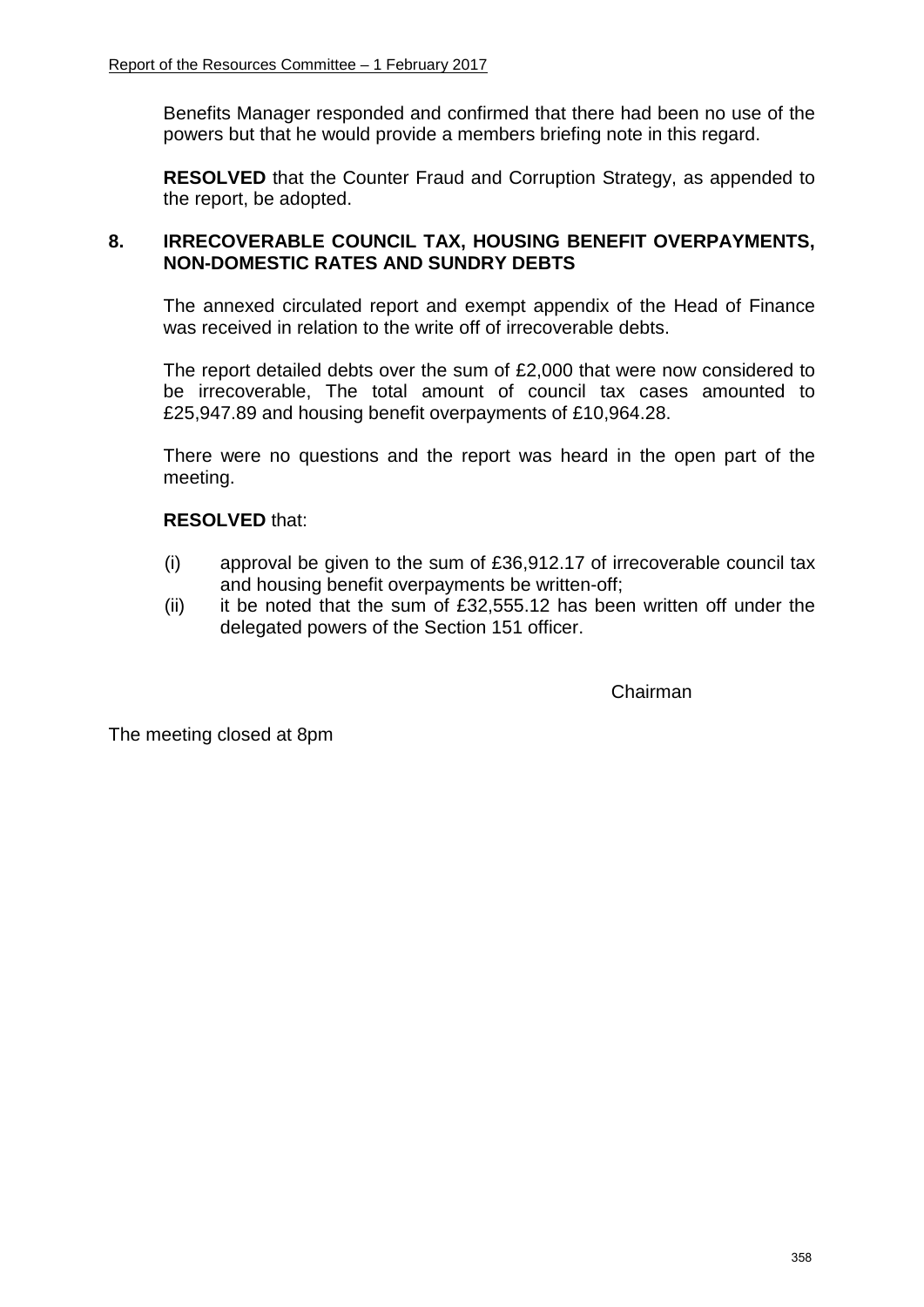#### **REPORT OF THE PARTNERSHIPS AND PERFORMANCE COMMITTEE**

6 February 2017

Present: Councillors L Lawman (Chairman), Gough (Vice-Chairman), Abram, Allebone, Aslam, and Simmons.

Also present: Mrs B Gamble, (Head of Resources), Mrs G Chapman, (Principal Community Support Manager), Miss K Denton, (Principal Corporate Support Manager) and Miss E McGinlay, (Electoral Services Officer).

(Councillors Carr, Ekins, Griffiths and G Lawman attended as observers. Inspector D Lyons, Northamptonshire Police and Mr J Cable, Manager at Wellingborough BID attended to present reports.)

### **1. APOLOGIES FOR ABSENCE**

**RESOLVED** to note that an apology was received from Councillor Graves.

#### **2. DECLARATIONS OF INTEREST**

**RESOLVED** to note that there were no declarations of interest.

#### **3. CONFIRMATION OF MINUTES**

**RESOLVED** that the minutes of the meeting held on 26 September 2016 be confirmed and signed.

#### **4. PRESENTATION FROM WELLINGBOROUGH BID**

The annexed circulated report of the Head of Resources was received to introduce members to the presentation by Wellingborough BID (Business Improvement District).

The chairman welcomed Mr Cable, who presented information about the BID to members. Mr Cable informed the committee about the background of the BID and what services it offered to its members and local businesses in the borough. He explained that the BID's main objective was to promote business growth within the Wellingborough area and confirmed details of upcoming planned events.

Members discussed the provision of services and support that the BID provide and considered the value to businesses yet to join the organisation. Mr Cable noted that the free recycling service they provide to local businesses is a main benefit of the BID. He advised that events hosted by the BID increased footfall in the town which is likely to encourage visitors to spend money in the town. The chairman thanked Mr Cable on behalf of the committee for the essential work that Wellingborough BID do in order to promote business growth for Wellingborough.

**RESOLVED** that the presentation be noted and that no further matters be reported for consideration to any policy committees.

#### **5. PRESENTATION FROM GOODWILL SOLUTIONS**

The representative from Goodwill Solutions was unable to attend and address the committee and will be invited to a future meeting to present a report to members.